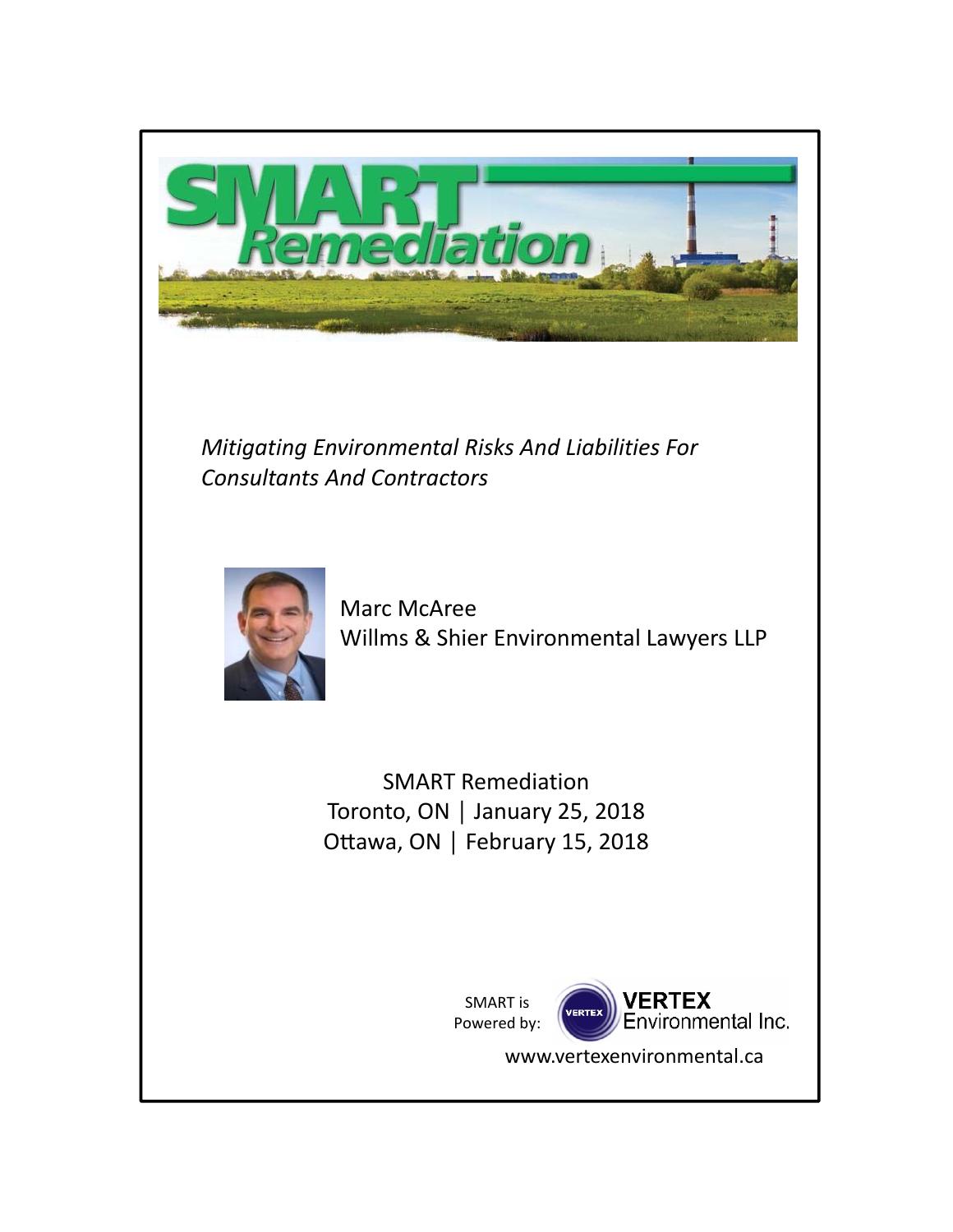

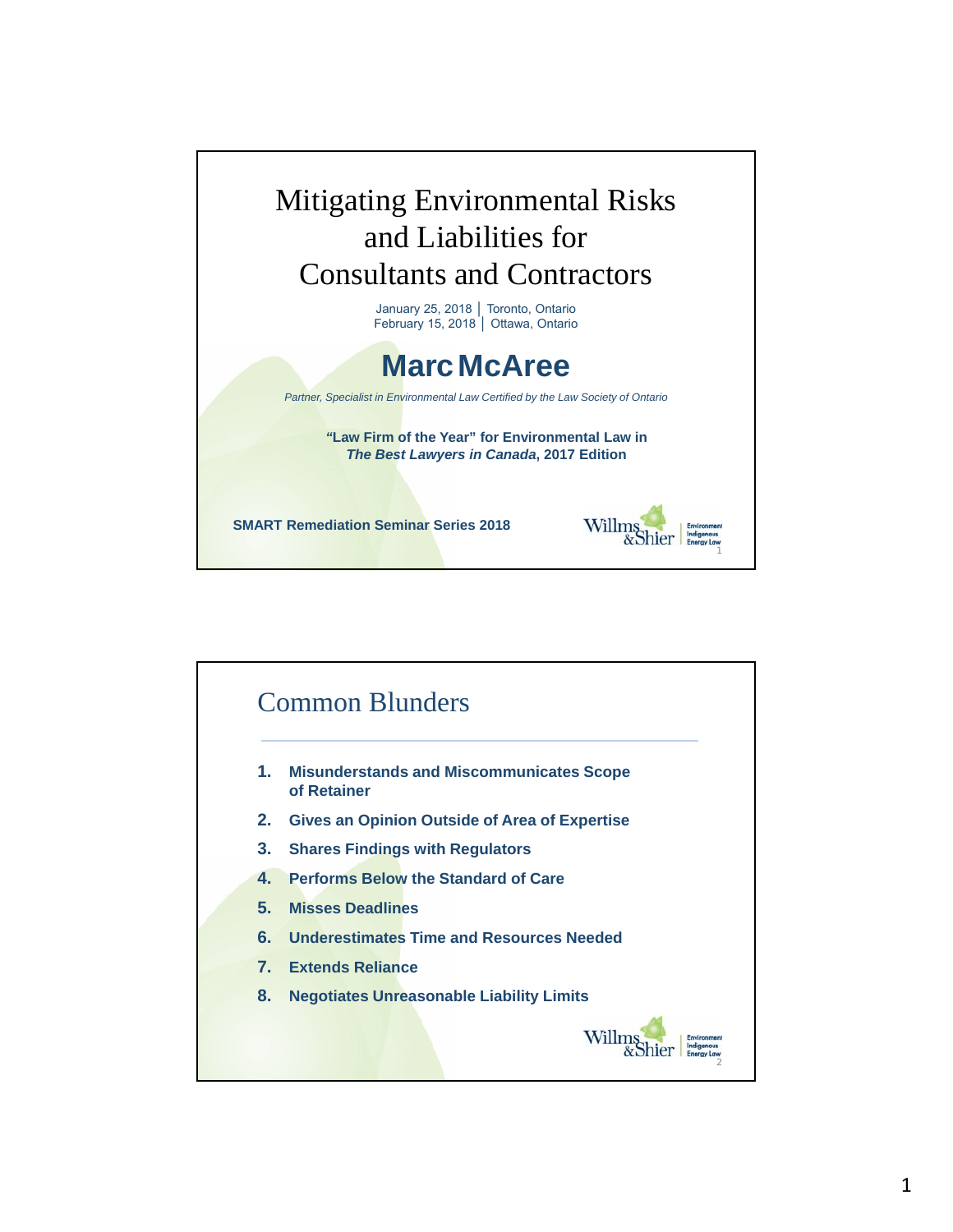

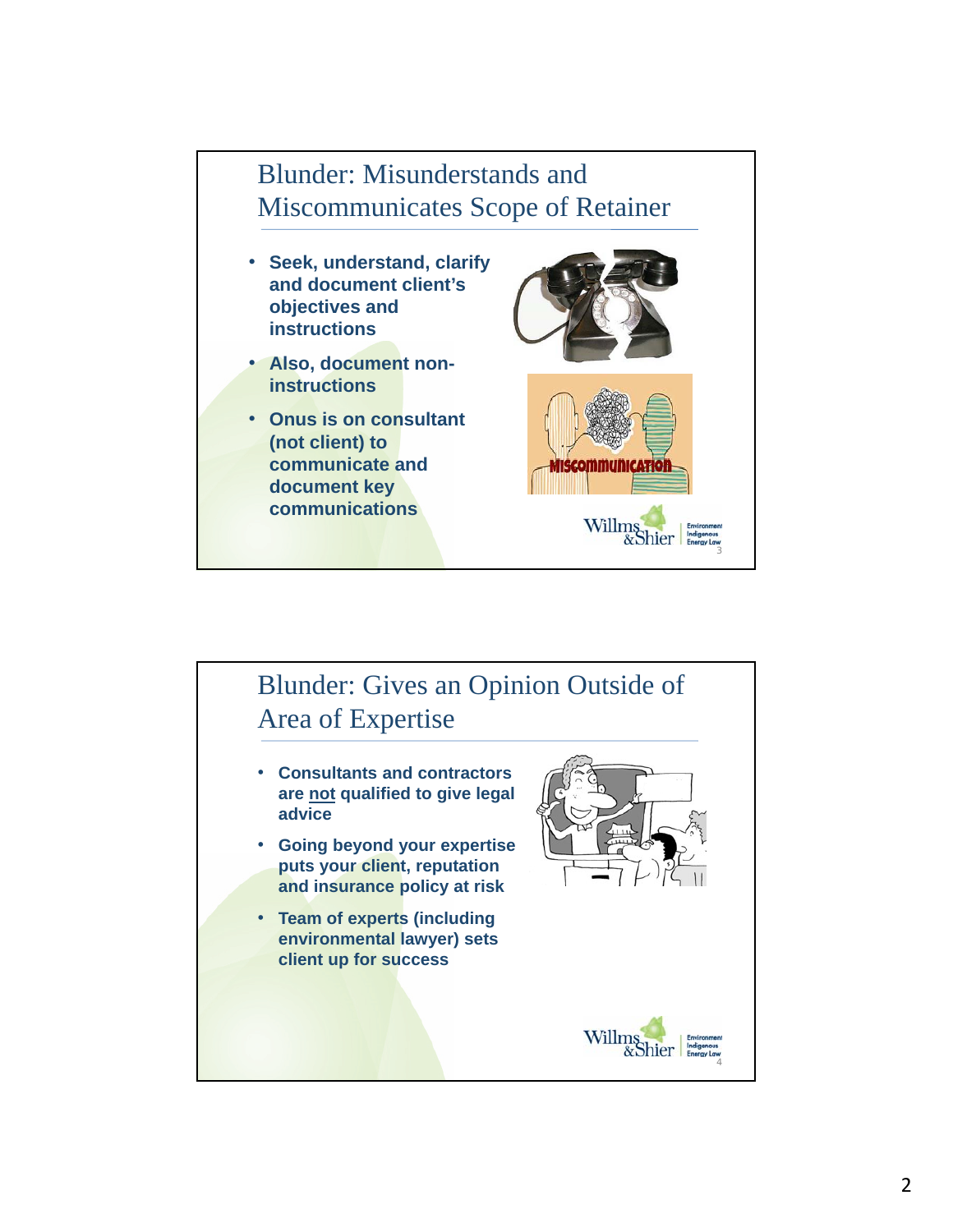## Blunder: Shares Findings with Regulators Wow! Look at this! • **Obligations are to their clients, not the regulator**  • **Consultants and contractors must** • maintain confidentiality • keep client apprised of any

- obligation to report or disclose findings (may well need legal input)
- **Disclosure can be prejudicial to the client**
- **Disclosure may be protected in law (EPA, CEPA, FOI) if specified**



## Blunder: Performs Below the Standard of Care Willing & Shier • **Consultants and contractors sometimes do not**  • review all applicable and available records • test for all applicable parameters • correctly interpret data • advise clients about limitations of sampling and data analysis • identify all APECs and COCs • clearly convey to clients the implications of APECs and COCs on the clients' objectives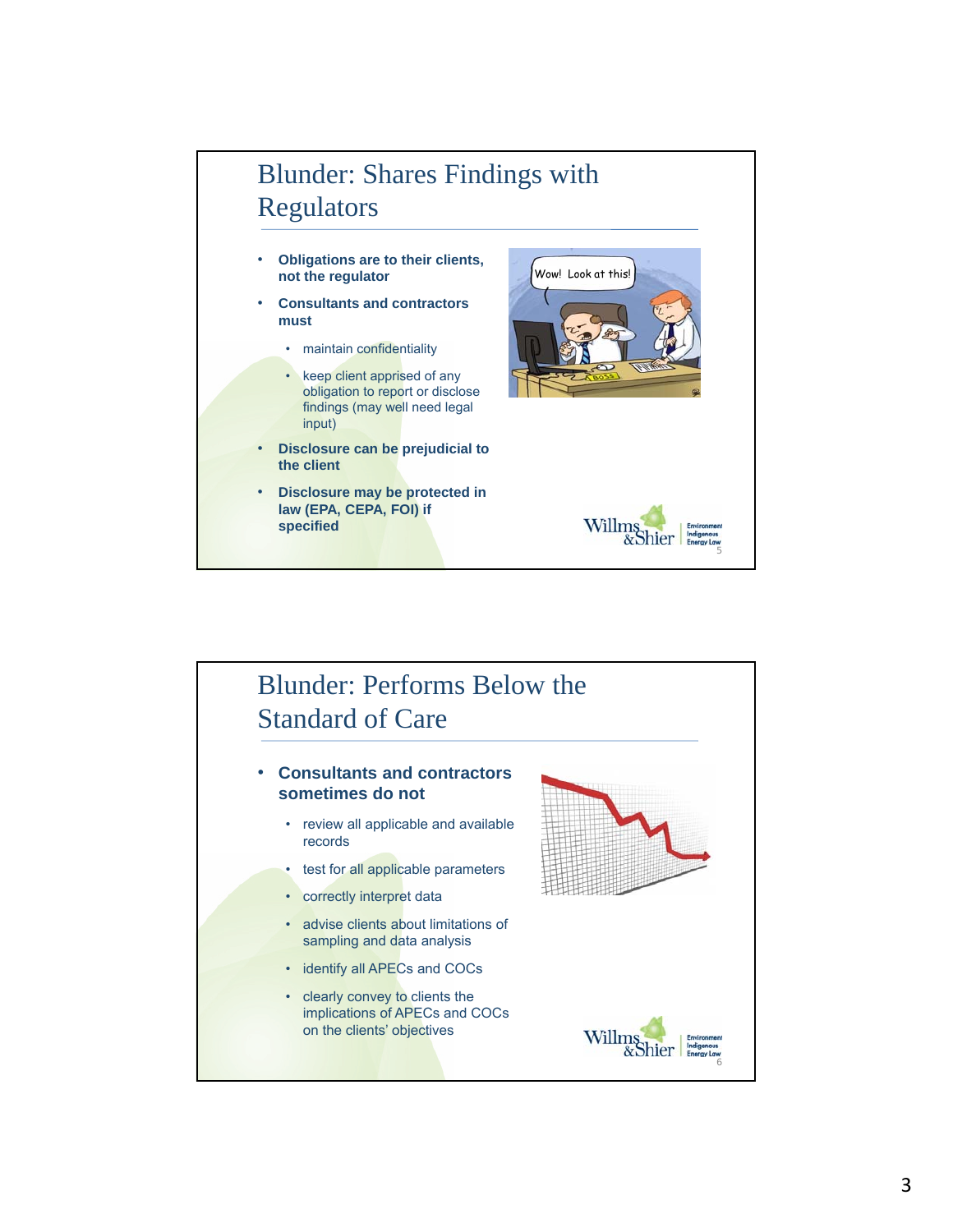

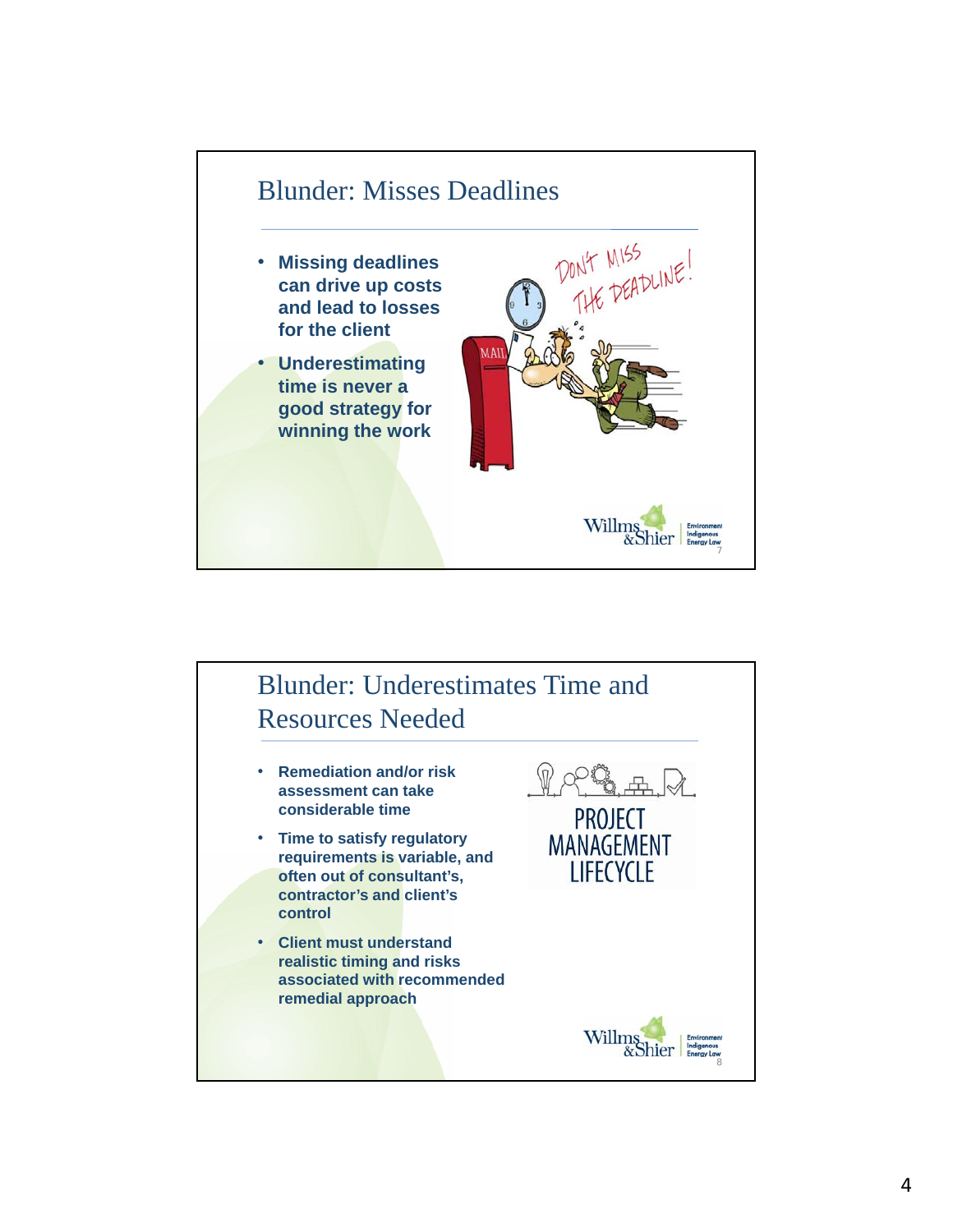

## Blunder: Negotiates Unreasonable Liability Limits

- **Client makes substantial investments on the strength of consultant's and contractor's work**
- **Client should be entitled to rely and have assurance should the work fall below the standard of care**
- **Doing excellent work is consultant's and contractor's best defence**
- **Maintaining applicable insurance (including high enough limits) is not optional for consultants and contractors**